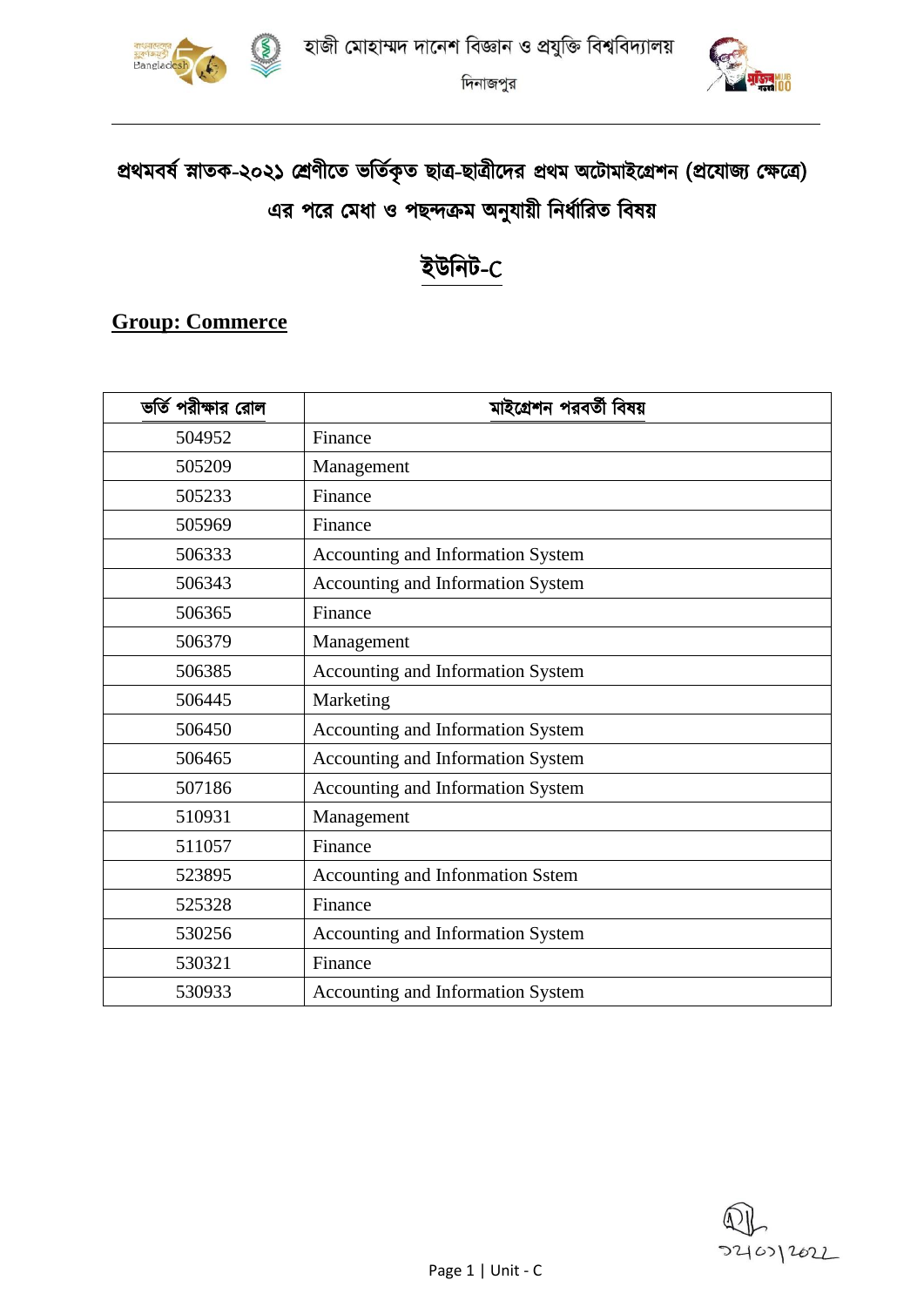

 $\circled{5}$ 





দিনাজপুর

#### **Group: Science/Arts**

| ভর্তি পরীক্ষার রোল | মাইগ্রেশন পরবর্তী বিষয়           |  |  |  |  |  |  |  |
|--------------------|-----------------------------------|--|--|--|--|--|--|--|
| 302134             | Accounting and Information System |  |  |  |  |  |  |  |
| 311475             | Marketing                         |  |  |  |  |  |  |  |
| 313534             | Marketing                         |  |  |  |  |  |  |  |
| 313621             | Marketing                         |  |  |  |  |  |  |  |
| 314807             | Management                        |  |  |  |  |  |  |  |
| 314816             | Marketing                         |  |  |  |  |  |  |  |
| 314839             | Accounting and Information System |  |  |  |  |  |  |  |
| 314996             | Accounting and Information System |  |  |  |  |  |  |  |
| 315376             | Finance                           |  |  |  |  |  |  |  |
| 315554             | Management                        |  |  |  |  |  |  |  |
| 315738             | Accounting and Information System |  |  |  |  |  |  |  |
| 315801             | Finance                           |  |  |  |  |  |  |  |
| 315973             | Accounting and Information System |  |  |  |  |  |  |  |
| 316401             | Finance                           |  |  |  |  |  |  |  |
| 316739             | Management                        |  |  |  |  |  |  |  |
| 316771             | Accounting and Information System |  |  |  |  |  |  |  |
| 316807             | Management                        |  |  |  |  |  |  |  |
| 316990             | Finance                           |  |  |  |  |  |  |  |
| 317363             | Finance                           |  |  |  |  |  |  |  |
| 317497             | Marketing                         |  |  |  |  |  |  |  |
| 317614             | Marketing                         |  |  |  |  |  |  |  |
| 319313             | Accounting and Information System |  |  |  |  |  |  |  |
| 320194             | Marketing                         |  |  |  |  |  |  |  |
| 321945             | Accounting and Information System |  |  |  |  |  |  |  |
| 325828             | Marketing                         |  |  |  |  |  |  |  |
| 325857             | Finance                           |  |  |  |  |  |  |  |
| 327310             | Management                        |  |  |  |  |  |  |  |
| 341426             | Management                        |  |  |  |  |  |  |  |
| 344713             | Accounting and Information System |  |  |  |  |  |  |  |
| 357663             | Finance                           |  |  |  |  |  |  |  |
| 357942             | Finance                           |  |  |  |  |  |  |  |
| 358063             | Accounting and Information System |  |  |  |  |  |  |  |
| 358470             | Accounting and Information System |  |  |  |  |  |  |  |
| 359453             | Accounting and Information System |  |  |  |  |  |  |  |
| 359711             | Management                        |  |  |  |  |  |  |  |
| 360723             | Marketing                         |  |  |  |  |  |  |  |
| 366602             | Accounting and Information System |  |  |  |  |  |  |  |